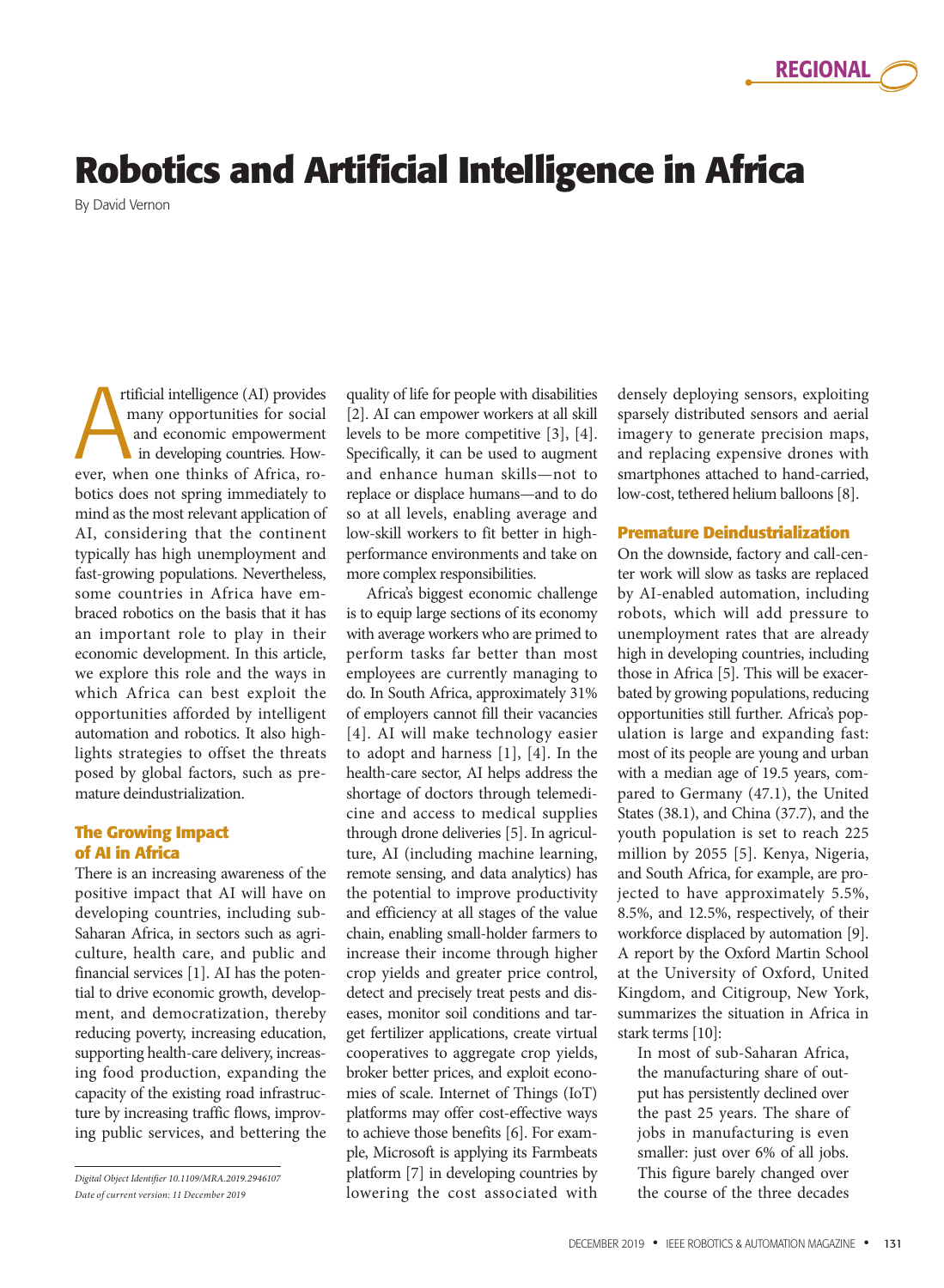leading up to 2008, while manufacturing employment in Asia grew from 11% to 16% over the same period.

While there are places with higher rates of displacement, the economies of these developing countries are particularly vulnerable due to high unemployment and the danger of premature deindustrialization [11], [12], whereby low-wage developing countries have fewer opportunities to industrialize before they achieve income levels comparable to those in developed countries. Thus, developing countries lose their competitive advantage in manufacturing to the lower-cost automation in developed countries and miss out on the economic benefits developed countries enjoy as their workforces move from low-value jobs to manufacturing to a postindustrial service economy. However, AI and robotics can help offset that trend, at least to some extent [12].

Consequently, developing countries are increasingly likely to be deprived of the opportunity for rapid economic growth produced by shifting workers from farms to factory jobs because 1) automation undermines the labor-cost advantage and 2) developments in robotics and additive manufacturing enable companies in advanced economies to locate automated production closer to domestic markets. The growing concern about premature deindustrialization in emerging and developing countries will require new growth models: "because skilled jobs are substantially less susceptible to automation, the best hope for developing and emerging economies alike is to upskill their workforce" [10]. Frey et al. suggest that there are inherent bottlenecks to automation: perception and manipulation, creative intelligence, and social intelligence. Those areas provide Africa with a window of opportunity when investing in R&D.

#### **Combatting the Dark Side of AI**

With the promise of a better future comes a danger that AI will make the situation worse; for example, by fomenting religious, ethnic, social, and political divisions through deep fake misinformation [5]. The lack of democratization in AI, including implicit and explicit bias in the training models, is a concern. At the same time, AI, in the guise of digital forensics and cybersecurity, can help to identify misinformation. It quickly becomes evident that, as Besaw and Filitz note, the deployment of AI is a double-edged sword [5].

There are several reasons that Africa can play an important role in advancing AI and not just exploit it for economic growth. For example, the elimination of bias and implicit discrimination in AI algorithms can be addressed in many ways. One is to increase the diversity of AI developers by raising the number of AI researchers and innovators in Africa and, thereby, increasing the likelihood of creating opportunities for AI to improve the lives of Africans [13]. In that context, the demand for data scientists, roboticists, and AI engineers will increase significantly [2].

# **Automation and Robotics**

The deployment of robotics is increasing quickly. Frey et al. note that "the use of robotics … appears to have accelerated since the global financial crisis, seeing average robot sales rise at a compound average growth rate (CAGR) of 17% per year in 2010–14 (in fact, up almost 29% year over year in 2014 alone!) versus only an average CAGR of 3% per year in 2004–08" [10]. That growth is driven by rapid wage increases and aging populations in large manufacturing countries, a significant decline in the cost of robot hardware and software, and technological advances in robot vision, manipulation, navigation, and human–robot interaction. Those factors broaden the scope and usability of robotics so that even relatively lowwage countries, such has India and Indonesia, have increased their use of the technology [10]. Nevertheless, while robot ownership and operating expenses (US\$10–20 per hour in the United States) are lower than typical labor costs, they are relatively high in Africa's developing countries.

Although it is clear that there will be more jobs in robotics, the numbers are lower than one might expect. Frey et al.

[10] report that the International Federation of Robotics expects growth in robot use during the next five years to result in the creation of 1 million highquality jobs. However, the number of research, design, and development jobs in robotics in the United States will increase by only 30,000 by 2022, from 133,000 in 2012, with technician positions rising by only 4,000, from 17,000, through the same 10-year period. Under the current circumstances, the numbers in developing countries are likely to be far smaller, so it is necessary to look for other ways of using robots to drive employment. For example, the use of robots can have a positive impact on industrial development in emerging economies by combining machines with additive manufacturing in the guise of 3D printing, which would lower the costs of prototyping and lowvolume manufacturing and enable the manufacturing of new products whose high-volume production could become economically viable [12].

Apart from manufacturing, the use of robotics is set to increase in other sectors. The government of Rwanda announced plans to open a robotics cancer-training center in 2020 [15] in collaboration with IRCAD, the Strasbourg, France-based research institute for digestive cancer [16]. The center will offer laparoscopic training and R&D for minimally invasive surgery [17]. It has already recruited software developers and research engineers from local universities, leveraging graduate education in robotics and computer vision. There is, however, some way to go. While the number of robots sold increased globally by 15% in 2015, the total was lowest in Africa, with approximately 0.2% of the total, a figure that was 15 times lower than the continent's world gross domestic product share of roughly 3% [18], [19]. This is one aspect of the digital divide in Africa, which results from higher costs for capital and financing, for installing and operating robots, and for energy as well as poorer infrastructure, skills, and logistics and a lesser ability to adapt and maintain hardware equipment and software [18], [19]. When we consider that companies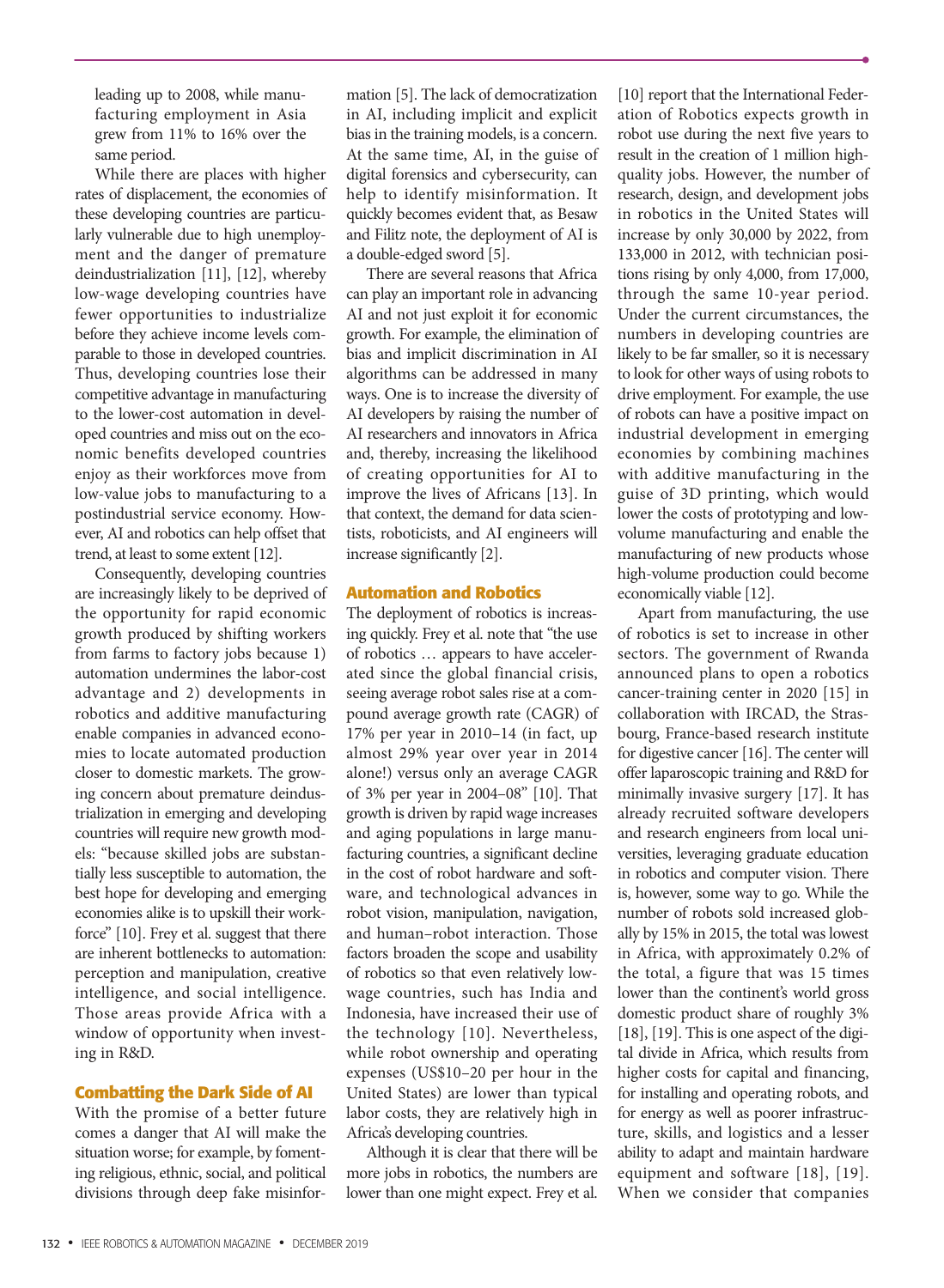typically invest in automation only when the cost of employing labor is significantly higher than installing robots, the situation does not look as bright. However, there are opportunities. African countries can avoid manufacturing sectors that are experiencing fast growth—electronics, computers, and transportation—and build industrial capabilities in less-automated sectors, such as food and beverages, basic metals, and wood and paper [18], [19]. The African Robotics Network [20] is instrumental in promoting that agenda through robotics-related education, research, and industry and by broadly defining robotics to include related areas, such as a automation, computer vision, signal processing, machine learning, and others.

## **The Rise of Drones in Africa**

The use of drones in Africa is increasing. They are employed to survey elephants in Burkina Faso [21], combat rhino poaching in South Africa [22], and provide humanitarian aid by, for example, mapping and modeling flood risks in Dar es Salaam, Tanzania, Africa's fastest-growing city, where 70% of the people live in informal, unplanned settlements with inadequate infrastructure [23]. The use of drones for precision agriculture—using targeted interventions by applying the right treatment in the right place at the right time to optimize the use of available resources to increase the profitability and sustainability of agricultural operations, reduce negative environmental impacts, and improve the quality of the work environment [24]—is growing quickly in situations where crops are grown as a monoculture on large holdings [25]. Local companies, such as Charis UAS [26] in Rwanda and IAS [27] and Aerobotics [28] in South Africa, are addressing the challenges of deploying for small-scale, multicrop farms.

Drone technology for precision agriculture is a potential game changer for the African continent, albeit one that requires a skilled workforce with competencies that include planning flight itineraries, operating graphic information systems and data analysis software, interpreting data, and providing agronomic advice [25]. Significantly, this opens opportunities to develop systems that can automatically incorporate the expertise to identify appropriate interventions based on real-time sensor data (such as soil moisture, acidity, and nitrate levels and temperatures) that are gathered through IoT platforms, including Farmbeats [7]. Existing projects include the Third Eye project in Mozambique and Kenya, which uses low-cost drones to provide advice to farmers about irrigation and when to apply fertilizer and sow seeds [6], [29], resulting in an increase in crop production by 41%, a reduction of water use by 9%, and a 55% jump in water productivity [6], [25].

The use of drones in health care also has significant potential. For example, a Silicon Valley startup, Zipline, partnered with the Rwandan government to deliver more than 50 types of blood products to rural hospitals and clinics using custom-designed drones [30]. The Zipline drones have a range of more than 100 km; as of 2018, 12,000 units of blood had been delivered on 6,000-plus flights. More than 30 of the company's 100 employees are Rwandan. The authors of an *IEEE Spectrum* article sum up the Zipline operation well: "In the distance, we can hear the faint buzz of another Zip returning home after making its delivery of blood. Anywhere else on Earth, it would be futuristic. In rural Rwanda, it's just routine" [31]. (To see a Zipline drone drop blood packs at a clinic in rural Rwanda, see https://bit .ly/2pfnB6l.)

# **Education**

The benefits of AI and robotics won't materialize without appropriate investment, education, and a legal framework to safeguard ethical research, development, and innovation [1], [13] as well as access to a deep pool of data relevant to Africa and initiatives to build trust [2]. It also requires a skilled workforce. The challenge for the education system in Africa—at every level, from the primary to the third and beyond—is to adapt to the needs for Industry 4.0 by

focusing on elementary and secondary science, technology, engineering, and mathematics [18], [19] as well as thirdand fourth-level curricula to give graduates the requisites to quickly adapt to the evolving AI landscape [6]. There is evidence that this is happening. For example, with sponsorship from Google and Facebook, the African Institute of Mathematical Sciences (AIMS) [32] launched a master's degree program in machine intelligence in Kigali, Rwanda, in 2018 [13], [33]. With the backing of the government of Rwanda, Carnegie Mellon University Africa (CMU-Africa) offers two master's programs (in electrical and computer engineering and information technology) that target key skills in AI (including cognitive robotics), machine learning, data science, software engineering, cybersecurity, telecommunications, and energy systems [34]; in addition, a dedicated master's program in AI and machine learning is in the pipeline. With the support of more than US\$10 million from the African Development Bank, the Rwandan Development Board completed a new campus for CMU-Africa in 2019, as part of Kigali Innovation City [6]. Google opened an AI research lab in Accra, Ghana, in 2018. And the Deep Learning Indaba summer schools attract more applicants than they can accept from nearly half the countries in Africa [13].

The signs are positive at the secondary and primary levels, too. For example, 42 teams from 18 countries in Africa attended the fourth edition of the Pan-African Robotics Competition (PARC) in Ghana in 2019 [14] (Figure 1). In 2018, senior students at the Massachusetts Institute of Technology helped organize a three-week robotics camp focusing on agriculture, bringing together more than 40 students aged 14–17 (18 boys and 22 girls) drawn from 20 schools in Rwanda [35]. Start-up companies, such as Children's Creativity Lab [36], are looking to cater to younger children. The plenary talk by Ayorkor Korsah, Ashesi University, Ghana, at the 2015 IEEE International Conference on Robotics and Automation covered robotics in education in Africa [37] and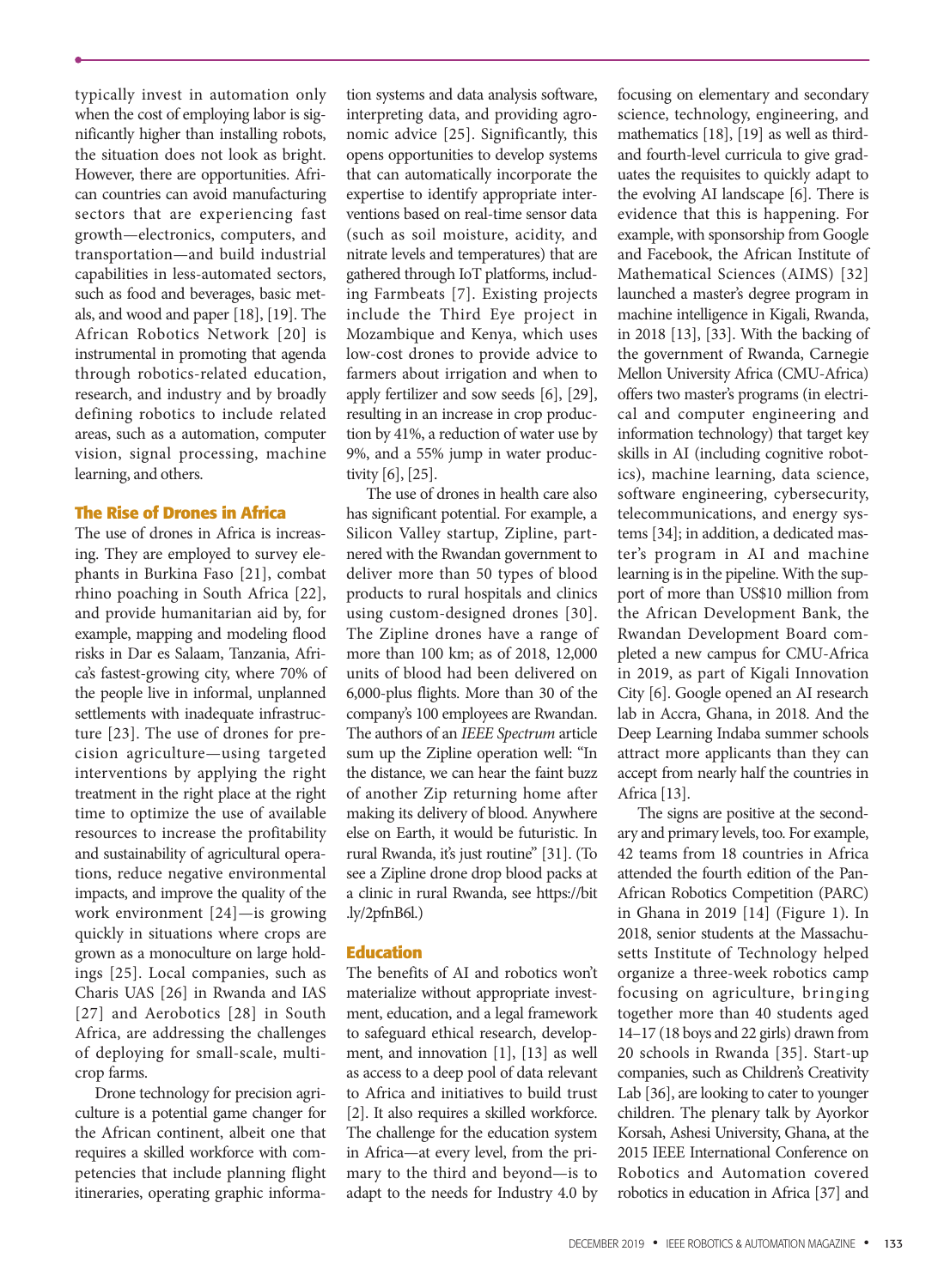

Figure 1. A scene from PARC 2019 in Ghana [14].

highlighted the technology's relevance to the continent. She surveyed the various activities for promoting robotics in Ghana, Kenya, South Africa, and Egypt and emphasized the need to find ways to empower young Africans to provide robotics solutions to their countries' problems.

Even then, having a good education is not enough: that education must be accessible to young Africans. Regrettably, most Africans cannot afford the high cost, and it falls to governments to put in place free or reasonably priced education and scholarship programs. Again, there is growing evidence that this is beginning to happen. For example, the government of Rwanda provides financial backing to reduce the cost of the CMU-Africa master's programs so that they are within the reach of students across Africa. Scholarships are provided by the Mastercard Foundation [38], Smart Africa Alliance [39], and Mandela Institute for Development Studies [40], helping to bridge the remaining funding shortfall. With help from Google and Facebook, the AIMS master's of machine intelligence program is fully funded [33].

#### **Conclusions**

Contrary to what one might think at first glance, there are opportunities for exploiting robotics in several sectors in Africa to promote growth and development and reduce unemployment and increase wealth. Several countries are taking steps to provide the advanced research needed to produce a skilled talent pool, but, clearly, more is needed. The likelihood of achieving Africa's full potential would be significantly increased if robot vendors were to seek ways to lower the barriers to entry by producing equipment at a price point that was feasible for adoption by the continent's companies, following the lead of others in related sectors, such as Microsoft's efforts to achieve low-cost IoT applications for precision farming [7] and South Africa's Ryonic Robotics' [41] low-cost robotic pipe-inspection crawlers. Given that "the entrepreneurial spirit of Africa's youth visible in many parts of the continent reflects how Africa is becoming innovative in finding locally relevant solutions to daily challenges in agriculture, health, and education" [6], advances in robotics and automation, leveraging Africa's well-advanced progress in adopting AI, should follow naturally.

## **References**

[1] L. Novitske, "The AI invasion is coming to Africa (and it's a good thing)," *Stanf. Soc. Innov. Rev.*, Feb. 2018.

[2] N. Pillay, "Artificial intelligence for Africa: An opportunity for growth, development, and democratization. Access Partnership, University of Pretoria, South Africa, White Paper, 2018.

[3] J. E. Kelly, "Computing, cognition and the future of knowing," Computing Research Association, Wahington, DC, White Paper, Sept. 2016.

[4] B. Simons, "Artificial Intelligence hits African companies," The Africa Report, Mar. 16, 2017. [Online]. Available: https://www.theafrica report.com/833/artificial-intelligence-hits-african -companies/

[5] C. Besaw and J. Filitz, "AI & global governance: AI in Africa is a double-edged sword," United Nations University Centre for Policy Research, Jan. 16, 2019. [Online]. Available: https://cpr.unu.edu/ ai-in-africa-is-a-double-edged-sword.html

[6] Malabo Montpellier Panel. (2019). Byte by byte: Policy innovation for transforming Africa's food system with digital technologies. Malabo Montpelier Panel. Dakar Almadies, Senegal. [Online]. Available: https://www.mamopanel.org/media/ uploads/files/Byte\_by\_Byte\_Policy\_Innovation \_for\_Transforming\_Africas\_food\_system\_with \_digital\_technologies.pdf

[7] D. Vasisht et al., "Farmbeats: An IoT platform for data-driven agriculture," in *Proc. 14th USENIX Symp. Networked Systems Design and Implementation*, 2017, pp. 515–529.

[8] A. N. Swamy et al., "Low-cost aerial imaging for small holder farmers," in *Proc. 2nd ACM SIGCAS Conf. Computing and Sustainable Societies (COMPASS)*, Accra, Ghana, July 2019.

[9] J. Manyika et al. (2017). Jobs lost, jobs gained: Workforce transitions in a time of automation. McKinsey Global Institute. New York. [Online]. Available: https://www.mckinsey.com/~/media/ mckinsey/featured%20insights/future%20of%20 organizations/what%20the%20future%20of%20 work%20will%20mean%20for%20jobs%20 skills%20and%20wages/mgi-jobs-lost-jobs-gained -report-december-6-2017.ashx

[10] C. Frey et al. (2016) Technology at work v2.0: The future is not what it used to be. Citigroup. New York. [Online]. Available: https://www .oxfordmartin.ox.ac.uk/downloads/reports/Citi \_GPS\_Technology\_Work\_2.pdf

[11] D. Rodrik, "Premature deindustrialization," *J. Econ. Growth*, vol. 21, no. 1, pp. 1–33, Mar. 2016. doi: 10.1007/s10887-015-9122-3.

[12] R. Kozul-Wright. (2016). Robots and industrialization in developing countries. United Nations Conference on Trade and Development. Geneva, Switzerland. [Online]. Available: https://unctad .org/en/PublicationsLibrary/presspb2016d6\_en.pdf [13] M. Cisse, "Look to Africa to advance artificial intelligence," *Nature*, vol. 562, no. 7728, p. 461, Oct. 2018. doi: 10.1038/d41586-018-07104-7.